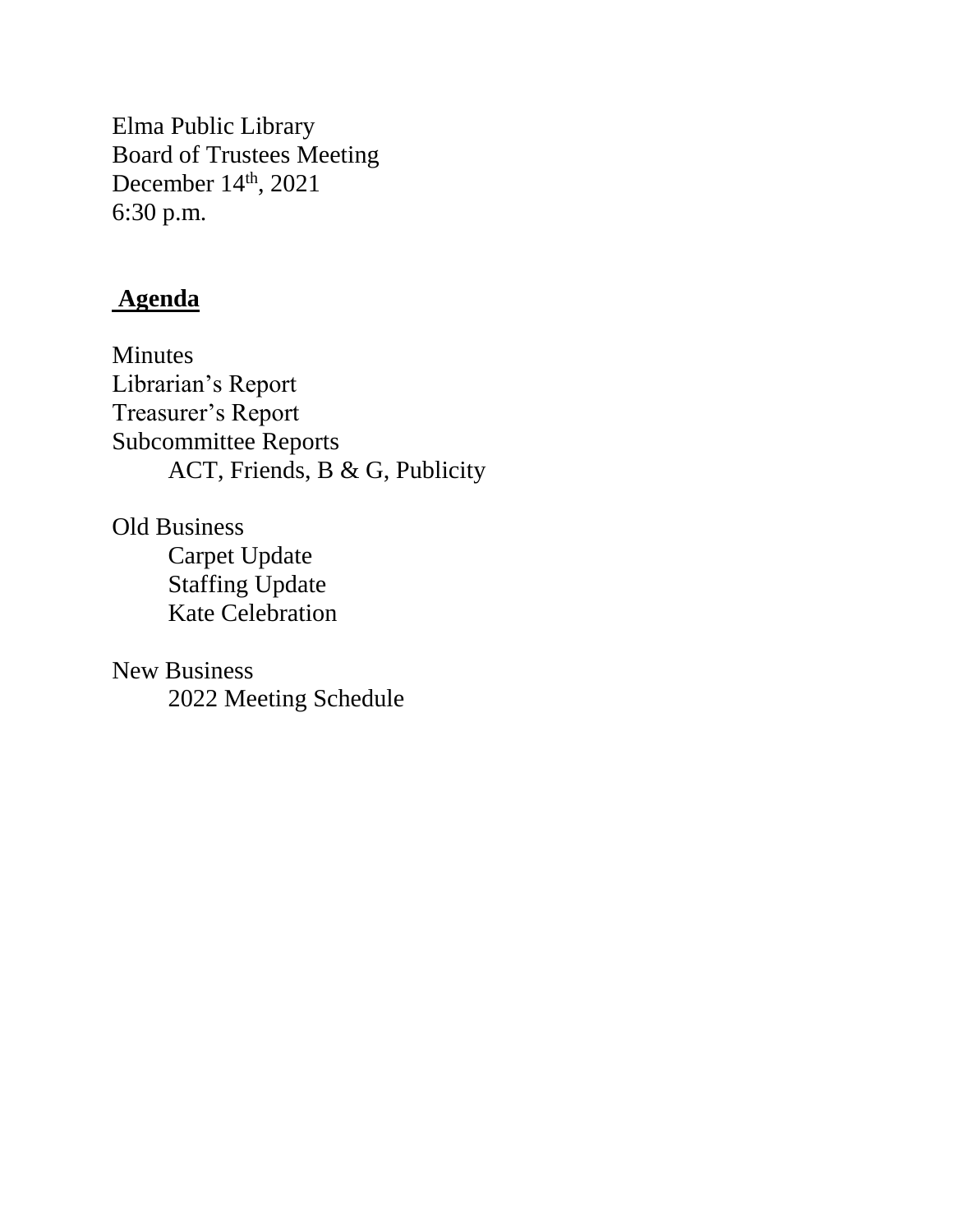### **ELMA PUBLIC LIBRARY**

### **Librarian's Report November 30th, 2021 \*Fewer programs due to COVID-19 restrictions**

| Circulation           | 2021            | 2020*                                | % change         |  |
|-----------------------|-----------------|--------------------------------------|------------------|--|
| November<br>Jan - Nov | 4,248<br>52,408 | 4,330<br>44,471                      | $-1.9%$<br>17.8% |  |
|                       |                 | YTD All B&ECPL<br>YTD Town Libraries | 13.6%<br>21.1%   |  |
| Library Visitors      |                 |                                      |                  |  |
| November<br>Jan - Nov | 2,288<br>27,855 | 2,086<br>22,920                      | 9.7%<br>21.5%    |  |
|                       |                 | YTD All B&ECPL<br>YTD Town Libraries | 19.2%<br>22.4%   |  |
| Computer Users        |                 |                                      |                  |  |
| November<br>Jan - Nov | 143<br>1,740    | 117<br>1,624                         | 22.2%<br>7.1%    |  |
|                       |                 | YTD All B&ECPL<br>YTD Town Libraries | 0.6%<br>7.4%     |  |
| Wi-Fi Users           |                 |                                      |                  |  |
| November<br>Jan - Nov | 249<br>2,783    | 203<br>2,108                         | 22.7%<br>32.0%   |  |
|                       |                 | YTD All B&ECPL<br>YTD Town Libraries | 54.6%<br>64.3%   |  |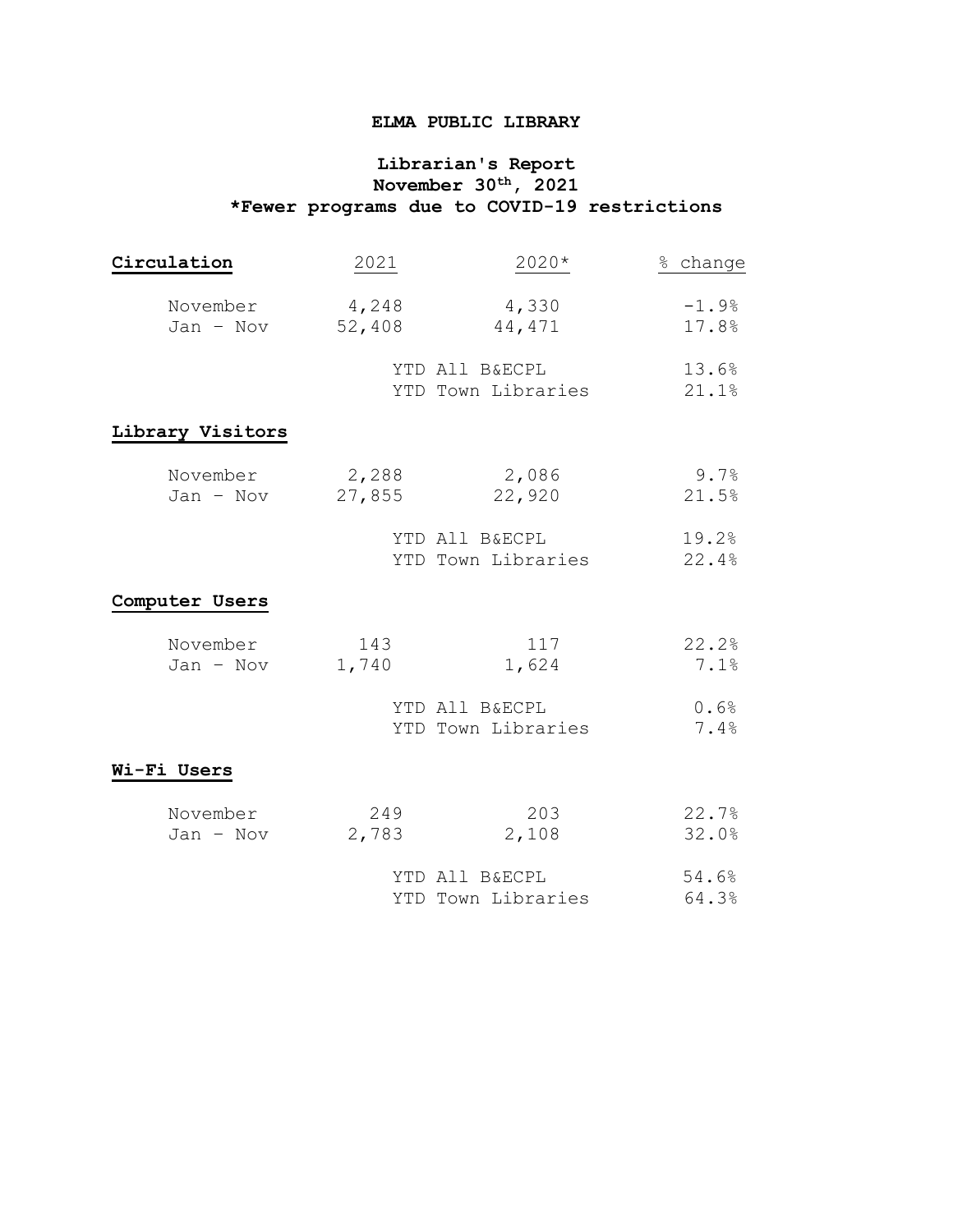# **Library Programs** November 2021

#### Attendance

| Virtual Toddler Time (5 sessions)      | 22 1-minute views |
|----------------------------------------|-------------------|
| Preschool Storytime (2 sessions)       | 10                |
| Take & Make Craft Kits                 | 25                |
| LEGO Club $(11/6)$                     | 11                |
| K-3 Storytime $(11/10)$                | 10                |
| U.E. Be an Educated Consumer $(11/3)$  | 7                 |
| U.E. Fall Tasks in the Garden $(11/4)$ | 18                |
| U.E. Anatomy News Story (11/18)        | 24                |
| Mason Winfield (11/29)                 | 11                |

Total Programs 14 Attendance 138

# **Community Room**

none.

# **Staff Activities**

 11/10 – Tom attended the Manager/Director meeting on Zoom.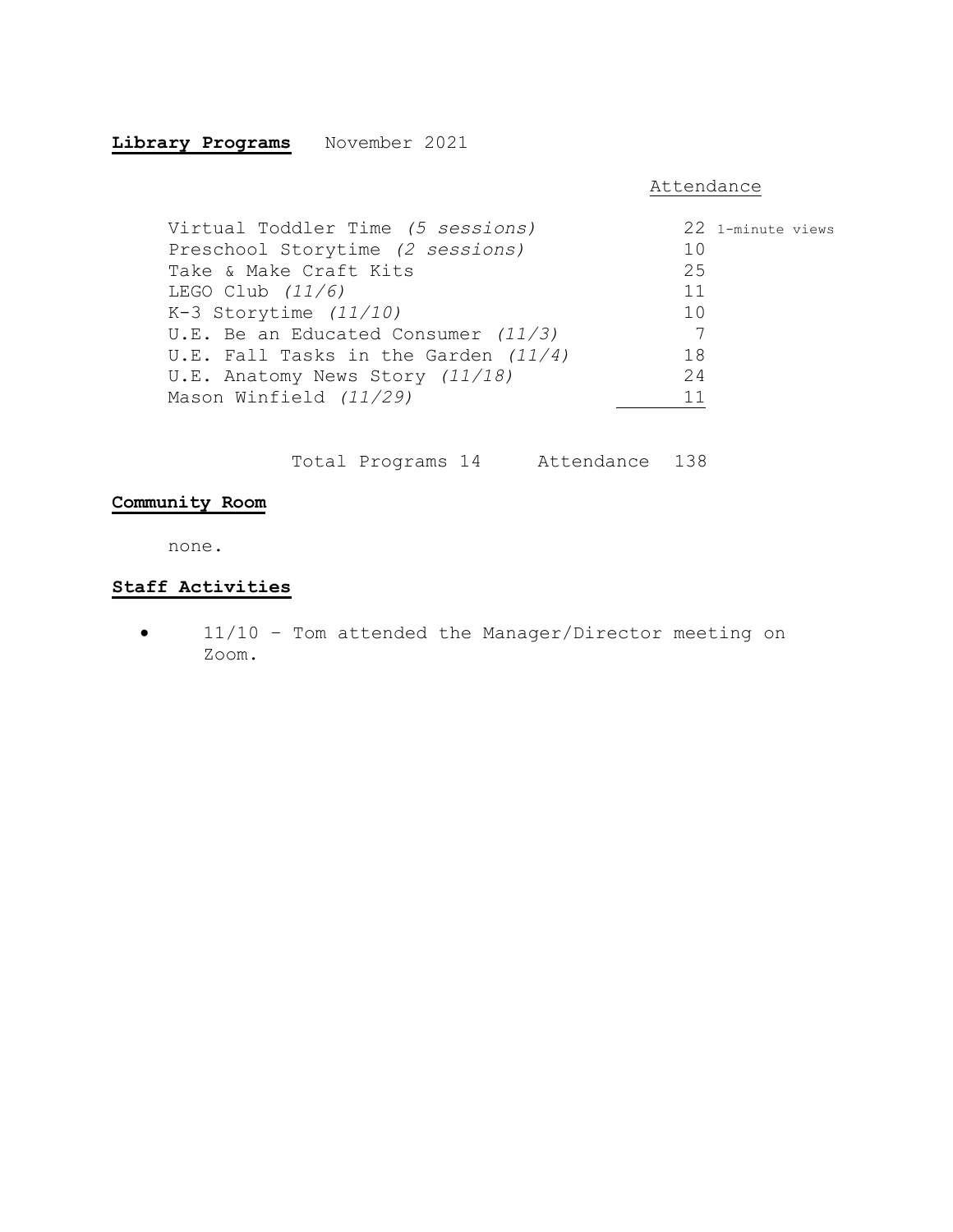# Treasurer's Report - Elma Public Library - 11/30/2021

| <b>Operating Checking</b> |                                                                 |       |               |           |
|---------------------------|-----------------------------------------------------------------|-------|---------------|-----------|
| 10/31/2021                |                                                                 |       | \$            | 9,289.88  |
| <b>Income</b>             | 11/30, fines/printing                                           |       | \$            | 378.76    |
|                           |                                                                 | Total | \$            | 378.76    |
| <b>Expenses</b>           | 11/9, Elma Water Dept., water 7/21-10/21; check #1331           |       | \$            | 23.53     |
|                           | 11/9, Amherst Alarm, service & inspections 2022; check<br>#1332 |       | \$            | 423.00    |
|                           | 11/9, Waste Management, refuse 11/21-1/22; check #1333          |       | $\frac{1}{2}$ | 97.76     |
|                           |                                                                 | Total | \$            | 544.29    |
| 11/30/2021                |                                                                 |       | \$            |           |
|                           |                                                                 |       |               | 9,124.35  |
| <b>Five Star Gift</b>     |                                                                 |       |               |           |
| <b>Checking</b>           |                                                                 |       | \$            |           |
| 10/31/2021                |                                                                 |       |               | 23,507.10 |
| Income                    | 11/30, book sale, sales tax, donation jar, Bev Wylupski, Flo    |       | $\frac{1}{2}$ | 443.16    |
|                           | Demme                                                           | Total | \$            | 443.16    |
|                           |                                                                 |       |               |           |
| <b>Expenses</b>           | none                                                            | Total | \$<br>\$      |           |
|                           |                                                                 |       |               |           |
| 11/30/2021                |                                                                 |       | \$            | 23,950.26 |
| <b>Five Star Gift</b>     |                                                                 |       |               |           |
| <b>Savings</b>            |                                                                 |       |               |           |
| 10/31/2021                |                                                                 |       |               |           |
|                           |                                                                 |       |               | 53,831.95 |
| <b>Income</b>             | 11/30, interest                                                 | Total | \$            |           |
|                           |                                                                 |       |               |           |
| <b>Expenses</b>           | none                                                            | Total | \$            |           |
|                           |                                                                 |       |               |           |
| 11/30/2021                |                                                                 |       | \$            | 53,831.95 |
|                           |                                                                 |       |               |           |
| <b>Heintz Estate</b>      |                                                                 |       | \$            |           |
| 10/31/2021                |                                                                 |       |               | 12,615.94 |
| <b>Income</b>             | 11/30, interest                                                 |       |               |           |
|                           |                                                                 | Total | \$            |           |
| <b>Expenses</b>           | none                                                            |       |               |           |